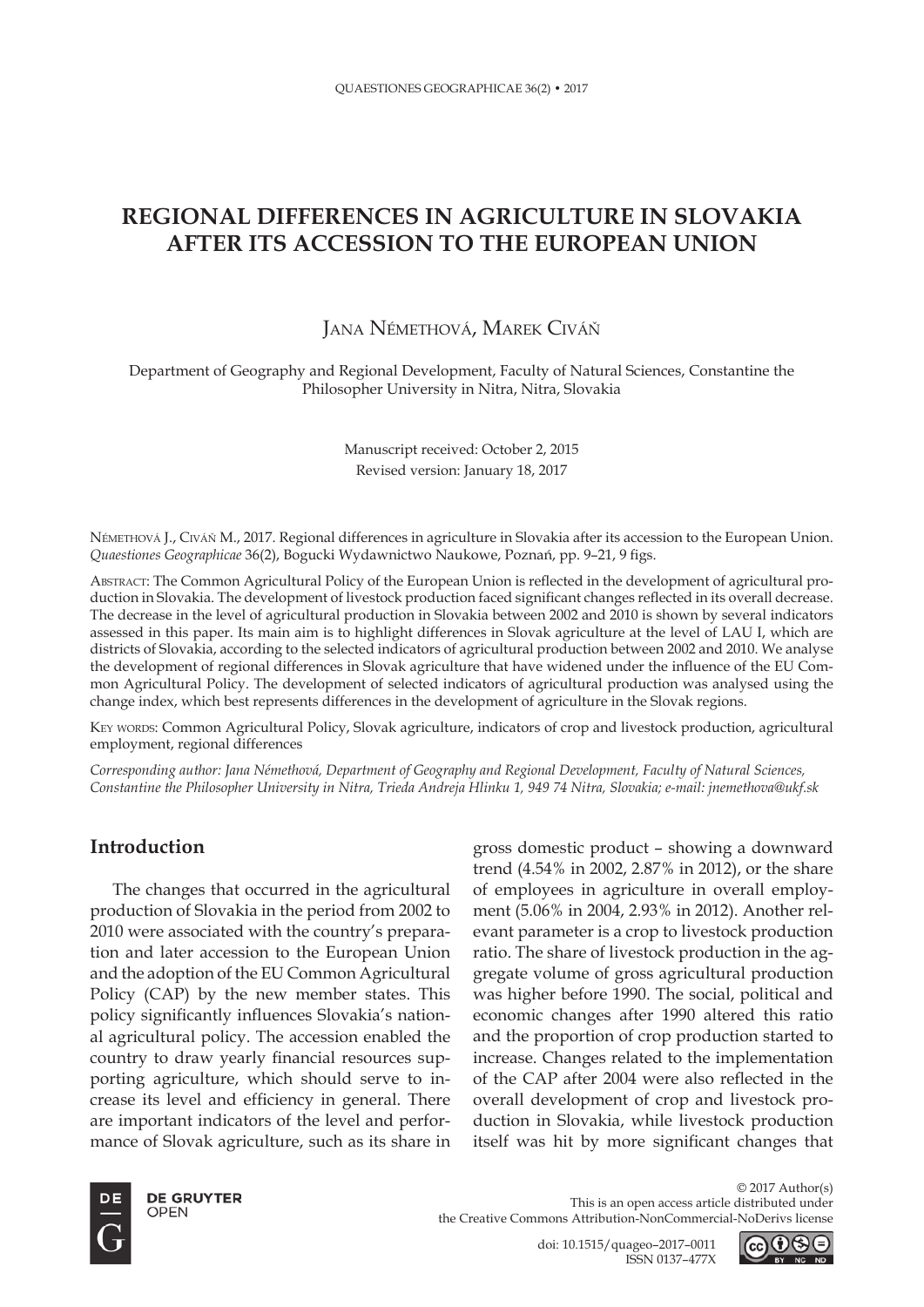resulted in its decline. Its share in the aggregate volume of gross agricultural production reached 54.33% in 2002, but dropped to 46.10% in 2010. Livestock production prevailed over crop production till 2004, but Slovakia's accession to the EU changed this situation and the higher proportion in the aggregate volume of gross agricultural production became typical of crop production.

The development tendencies of agricultural structures as a consequence of the transformation of agriculture and the accession to the EU was an object of many geographical studies, such as Spišiak et al. (2005), Spišiak (2011), Spišiak, Némethová (2008), Némethová (2009a, 2009b, 2010), or Holúbek et al. (2013). Joining the EU caused the adoption of the CAP in the Slovak agriculture and the adaptation of its conditions to the EU common market. On the one hand, Slovak agriculture has to be competitive at this market, but on the other, there are unequal conditions across the whole EU, which is reflected in lower subsidies in the new EU member states in comparison with the other (old) ones. Slovak EU membership was reflected in higher government expenditure on agriculture and caused an increase in agricultural prices that became closer to those in the EU (Némethová et al. 2014). A comparison of CAP effects on the development of agricultural production – the volume and production of foreign trade according to EU-27 of 2004 – was made by Buday et al. (2012). The expected influence of the CAP on the development of agricultural production in Slovakia was studied by Falťanová (2008), while Marušinec and Škriečka (2009) analysed the support system in agriculture. A detailed study of the effects of potential scenarios of the CAP after 2013 in Slovakia was presented by Uhrinčaťová (2011). The impact of the transition period as well as that after joining the EU was reflected in the general use of farmland. A dilapidation of the cultural agricultural landscape became evident after 1989 as well as a progressive overgrowing of pastures and meadows by non-forest trees and shrubs. This became a problem of non-use of large-scale landscapes. Such overgrowing processes are especially a consequence of general stagnation in agriculture, especially in livestock production (Zaušková et al. 2012).

The effects of the CAP on the agriculture and countryside of the Czech Republic as well as regional differences have been explored by many

authors (e.g. Střeleček et al. 2004; Kabrda, Jančák 2006; Věžník, Konečný 2011; Svobodová 2011; Svobodová, Věžník 2011; Věžník, Svobodová 2012; Král et al. 2012). The Czech agricultural sector has undergone many changes, not only the reduction of employees. Over the last 30 years, there has been a rapid decline in particular breeds of animals, a transformation of their structure and way of breeding and the structure of the general food sector (Věžník et al. 2013). Vaishar and Zapletalová (2009) highlight a growing role of agriculture as an element of landscape maintenance in the majority of border regions because those regions are usually characterised by unfavourable farming conditions.

Many foreign authors have compared structural changes in agriculture in various states after their joining the EU (Kulikowski 2005; Kołodziejczak 2006; Buchenrieder, Möllers 2009; Csaki et al. 2010; Kołodziejczak, Kossowski 2011, etc.). Buchenrieder and Möllers (2009) analysed the development of the countryside and compared structural changes in agriculture across selected new EU member states (Romania, Poland, Hungary, Bulgaria). The situation in Poland from the perspective of beneficiaries of the European funds was examined by Rudnicki (2013). On the other hand, Shucksmith et al. (2005) presented rural diversity in terms of demography and related indicators (e.g. the level of education, productive age of employees in agriculture) as well as the environmental aspect. They also concentrated on the different economic performance of rural areas (e.g. market principles, institutions, networks, organisations). According to the afore-mentioned authors, rural regions contribute to the quality of life because of their wide range of possibilities. Ramniceanu and Ackrill (2007) point out the strengthening position of the revitalisation of agriculture and its non-productive functions in the development of the countryside.

#### **Materials and methods**

The level of agricultural production in Slovakia and its regional differences during the period between 2002 and 2010 are assessed in terms of such indicators as the production of selected crops, the number of livestock units and their intensity, the number of employees in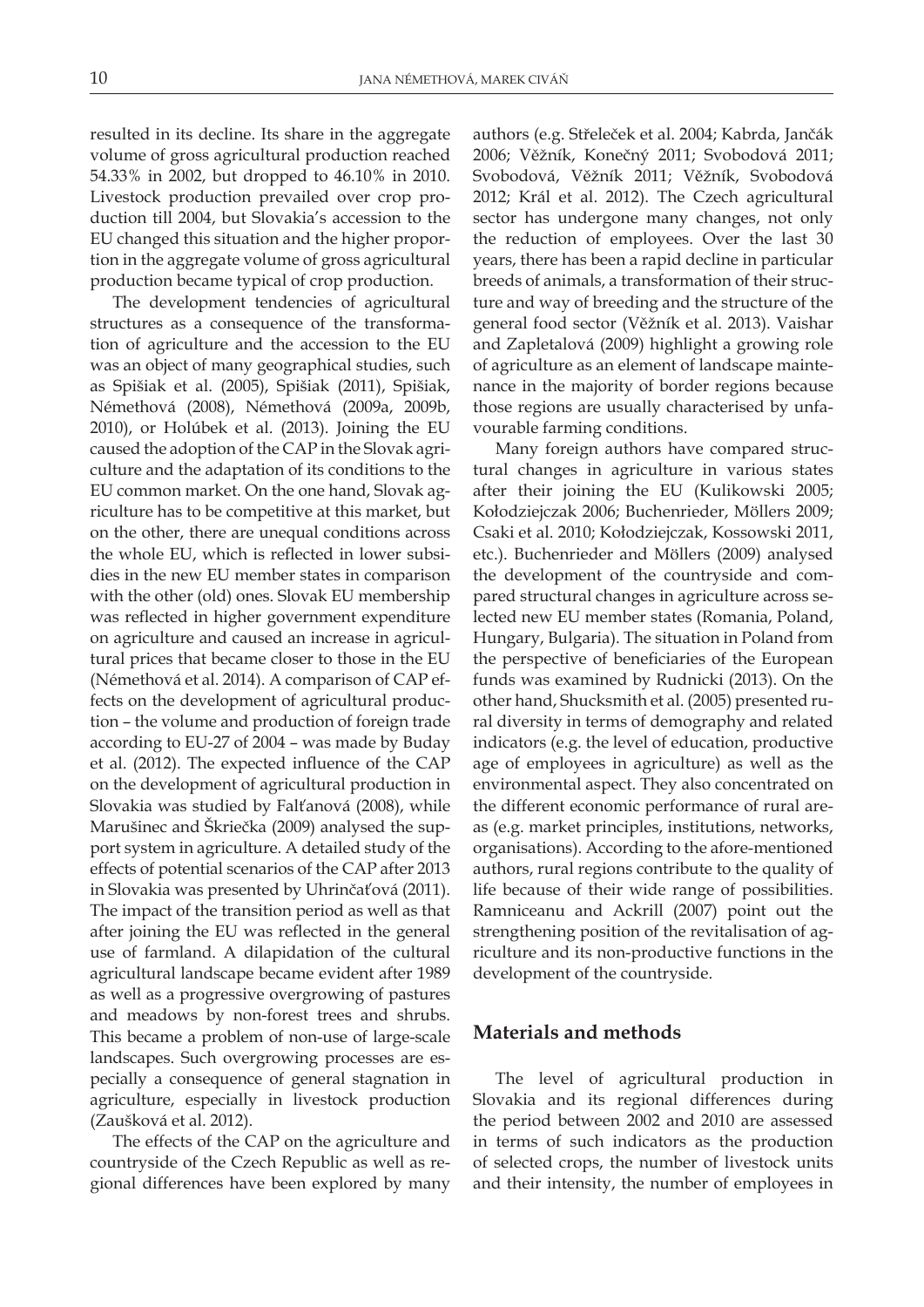agriculture and their share in overall employment in Slovakia. The main goal of the paper is to analyse geographical differences in the development of agriculture in Slovakia at the LAU I level. The CAP not only did not diminish those inequalities, but they became even wider. Regional disparities in Slovak agriculture are also a result of historical development determined by various soil and climatic conditions. Different production and economic conditions in the agricultural sector have an impact on agricultural production in particular areas. The establishment of such regions is also determined by significant regional contrasts in the Slovak conditions (Gozora 2006 in Marcinčáková 2013). One of the main goals of the CAP is to support and sustain agricultural production in disadvantaged areas (e. g. mountainous, marginal areas, etc.). The importance of financial flows coming from the CAP is to ensure that rural communities located in areas most vulnerable to adverse impacts should maintain a good economic situation and do not vanish gradually (Common Agricultural Policy 2012). Despite the subsidy support from the CAP, regional differences in Slovak agriculture really exist. Here they are presented in terms of the mentioned indicators available at the level of districts (LAU I units) in the Statistical Office of the Slovak Republic.

The data used in this paper were obtained from the Regional Database at www.statistics.sk and the 2010 Farm Structure Census. The study period is that between 2002 and 2010. Structural changes that occurred in the Slovak agriculture then were analysed using the change index  $(C_{A-B})$ between the two time periods (A, B). It shows a change in proportion in the area of a territorial unit (*Pi* ).

$$
C_{iA-B} = 100 \times \frac{P_{iB}}{P_{iA}}
$$

 $P_{iA}$  – proportion of *i* category at the beginning of the reference period,

 $P_{iB}$  – proportion of *i* category at the end of the reference period.

This index can assume values from 0 to infinity, with 100% showing no change, higher values meaning an increase and lower ones (under 100%) a decrease in the indicator in question. The value of 0% shows that the selected element is not registered, while infinity (theoretically) means the absence of the element in a territorial unit at the beginning of the reference period (Bičík et al. 2010). This index was used to assess the dynamics of change in the development of agriculture in particular regions in Slovakia at the LAU I level, while the indicators of crop production and the number of livestock units revealed regional differences in agriculture.

### **Results: development of the production of selected crops**

Slovakia's accession to the EU as well as the implementation of a new agricultural policy has brought significant changes in national agriculture in terms the sowing structure and the final volume. Mainly cereals are grown on arable land, which occupies about 59% of farmland in Slovakia. Cereal production was analysed in the districts of Slovakia before it joined the EU (2002) and after the accession (2010). Using the change index, we analysed cereal production pointing to a decline in production in almost all districts. Slovakia as a whole recorded a drop in production by 20.02% (a decrease of 639,363 tons). A decline higher than 50% was typical especially of districts located in the eastern and central parts (Fig. 1). Growth was recorded in the Kysuce region and in some districts of western Slovakia, which is the most agricultural region. The districts in western Slovakia on the Podunajská nížina (the Danube Lowland), where granaries are located, recorded only a slight decline in production compared with those in southern and eastern Slovakia. The most popular crops are wheat and barley (especially malting and fodder varieties). Considering their widespread use (e.g. the production of bio-fuels, food and fodder) an increase is expected in areas under these crops. Global warming may cause their cultivation in all natural regions of Slovakia as well as in areas at higher altitudes.

The second most popular group of crops is oilseeds, which are of great interest on the agricultural market because of their use not only as food, but currently also as energy crops. The cultivation of oilseeds is supported by the EU in the form of direct subsidies. Every year their share in the structure of the cropland area as well as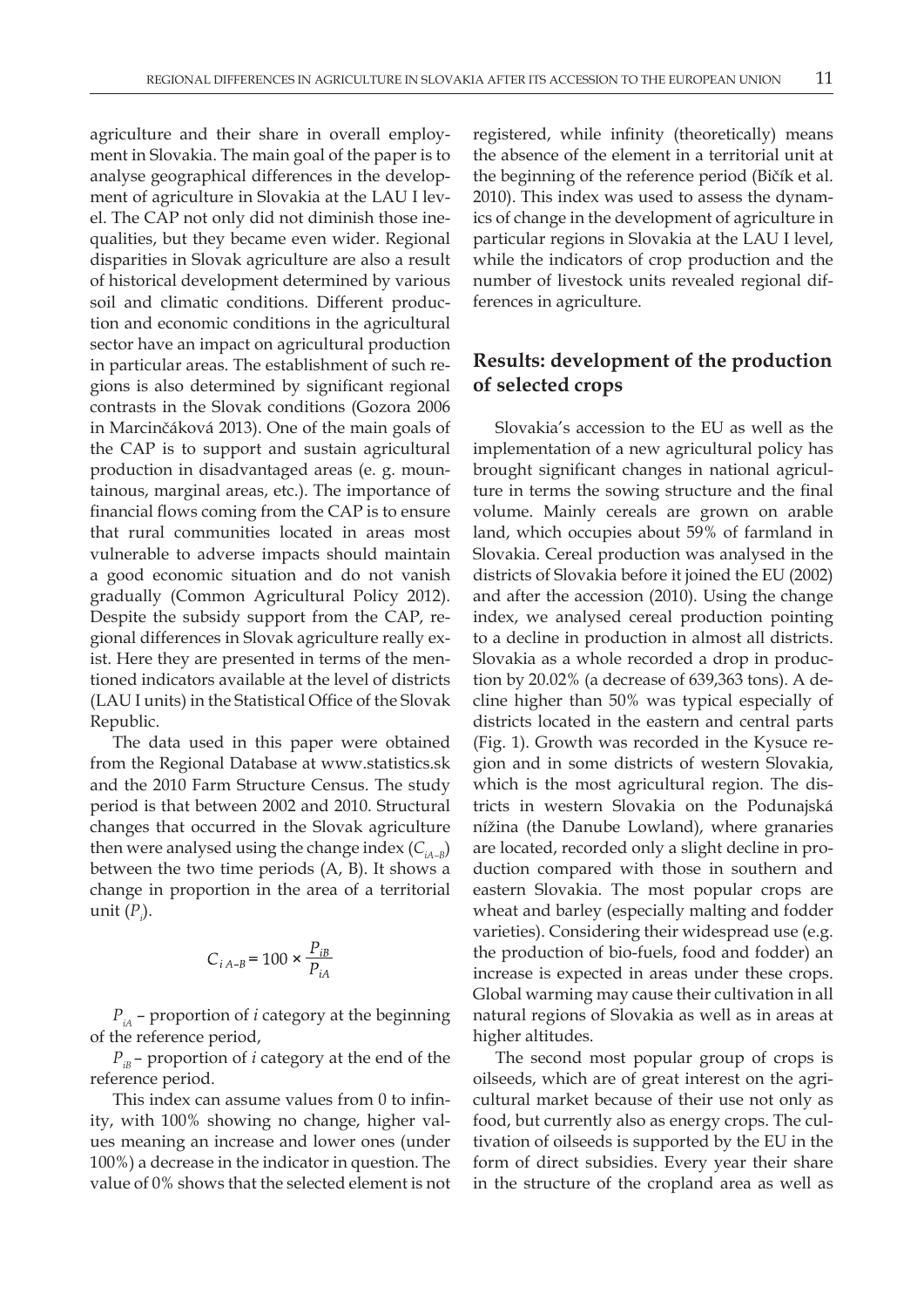

Fig. 1. Development of cereal production in the districts of Slovakia in 2002 and 2010. Source: regional branches of the statistical office of the Slovak Republic in Nitra, Farm Structure Census 2010, own elaboration.

their production increases. During the reference period, its production increased by 26.89%, or 106,113 tons. As for oilseed production, in most districts an increase occurred according to the change index. This increase concerned districts

where the crop is grown the most. Those are the regions on the Podunajská nížina (the Danube Lowland), Juhoslovenská kotlina (the Southern Slovak Basin) and Východoslovenská nížina (the Eastern Slovak Lowland). In the north, in the



Fig. 2. Development of oilseed production in the districts of Slovakia in 2002 and 2010. Source: regional branches of the statistical office of the Slovak Republic in Nitra, Farm Structure Census 2010, own elaboration.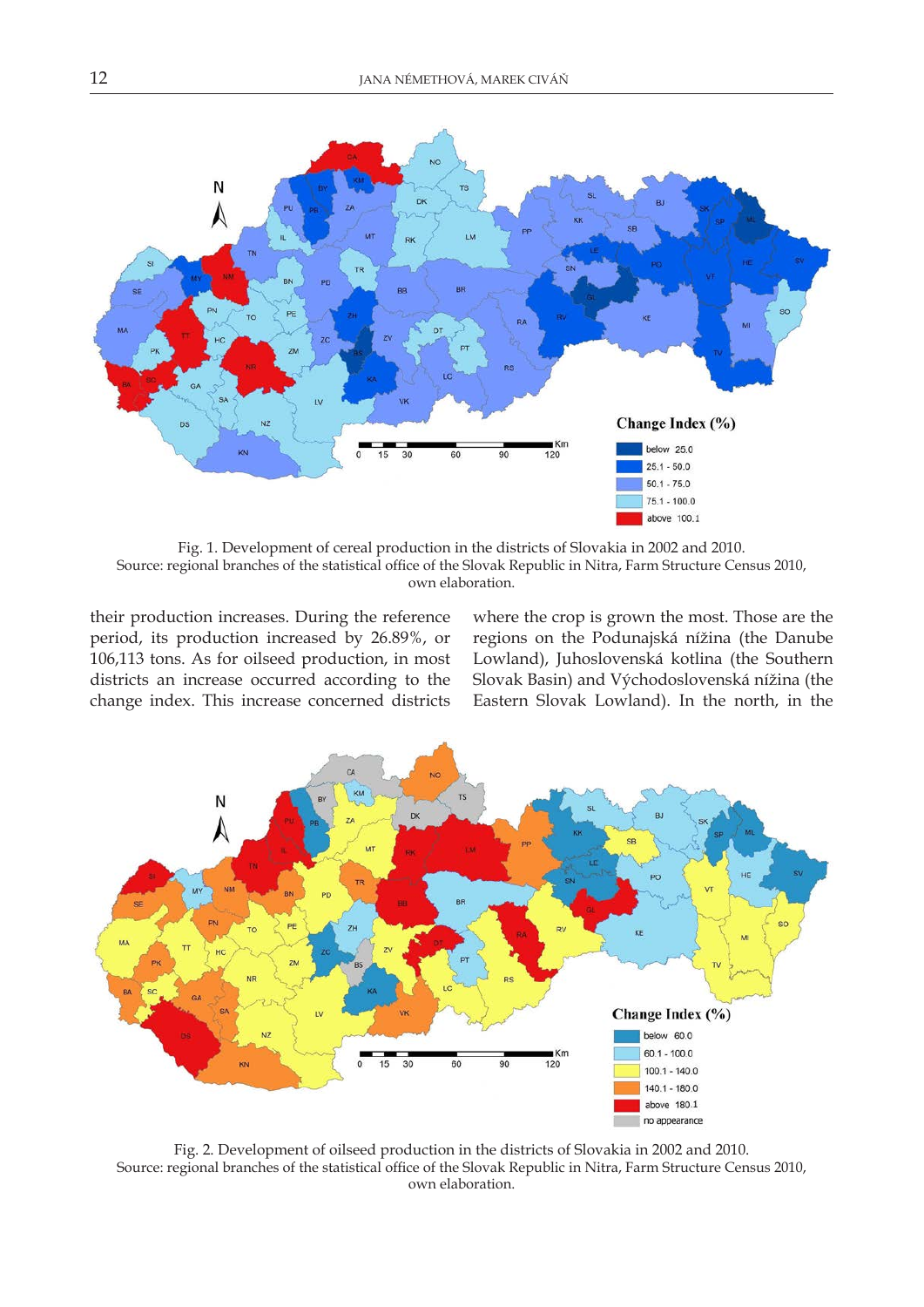

Fig. 3. Development of potato production in the districts of Slovakia in 2002 and 2010. Source: regional branches of the statistical office of the Slovak Republic in Nitra, Farm Structure Census 2010, own elaboration.

districts of Tvrdošín, Bytča, Čadca and Dolný Kubín, oilseeds are not grown at all. A decline in their production occurred especially in districts of north-eastern Slovakia (Fig. 2). In the production of oilseeds ever wider areas are occupied by rapeseed (the main crop for bio-fuel production), considering its support on the part of the EU. As a consequence, there was a drop in sunflower growing areas. Taking into account climate changes related to global warming, one may predict an expansion of oilseed growing areas into the northern parts of Slovakia at higher altitudes.

Potato production recorded the biggest decrease, of 72.57%, or a drop by 400,406 tons. Slovakia was an important country in the cultivation of potatoes in the past. Currently, it becomes an importer of this crop, especially from Poland. Most of the districts recorded a decrease (–75%), especially in the east, the central part, and in the north-west (Fig. 3). Those regions have suitable natural conditions for the production of late potatoes. An increase in production during the reference period was registered in various regions on the Podunajská nížina (the Danube Lowland). Those areas are important especially because of the production of early potatoes. Slovakia has considerable reserves in potato cultivation (planting high quality seed, improving

cultivation technologies, etc.). It also has appropriate conditions for the cultivation of seed potatoes, mostly in the northern part that can be important in terms of Slovak export.

As compared with 2002, in 2010 perennial fodder crops production decreased by 5.65% (a decrease of 41,207 tons). Districts in regions strongest in agricultural terms, i.e. Podunajská nížina (the Danube Lowland), Juhoslovenská kotlina (the Southern Slovak Basin), Košická kotlina (the Košice Basin) and Východoslovenská nížina (the Eastern Slovak Lowland), suffered a decline in production. There was a slight decrease in the northern districts. A drop in the production of perennial fodder crops is influenced by the overall decline in livestock during this period. A decrease in production was registered in various districts located in central Slovakia, while the score was the best in the northern territories in the Kysuce region (Fig. 4). The estimated intensified livestock production also boosts the production of fodder crops on arable land, which affects the increase in cultivation areas of perennial fodder crops.

The reduction of agricultural subsidies from the state, which was influenced by the transformation of agriculture, the strengthening of the competitive environment in the common European market and unequal management conditions in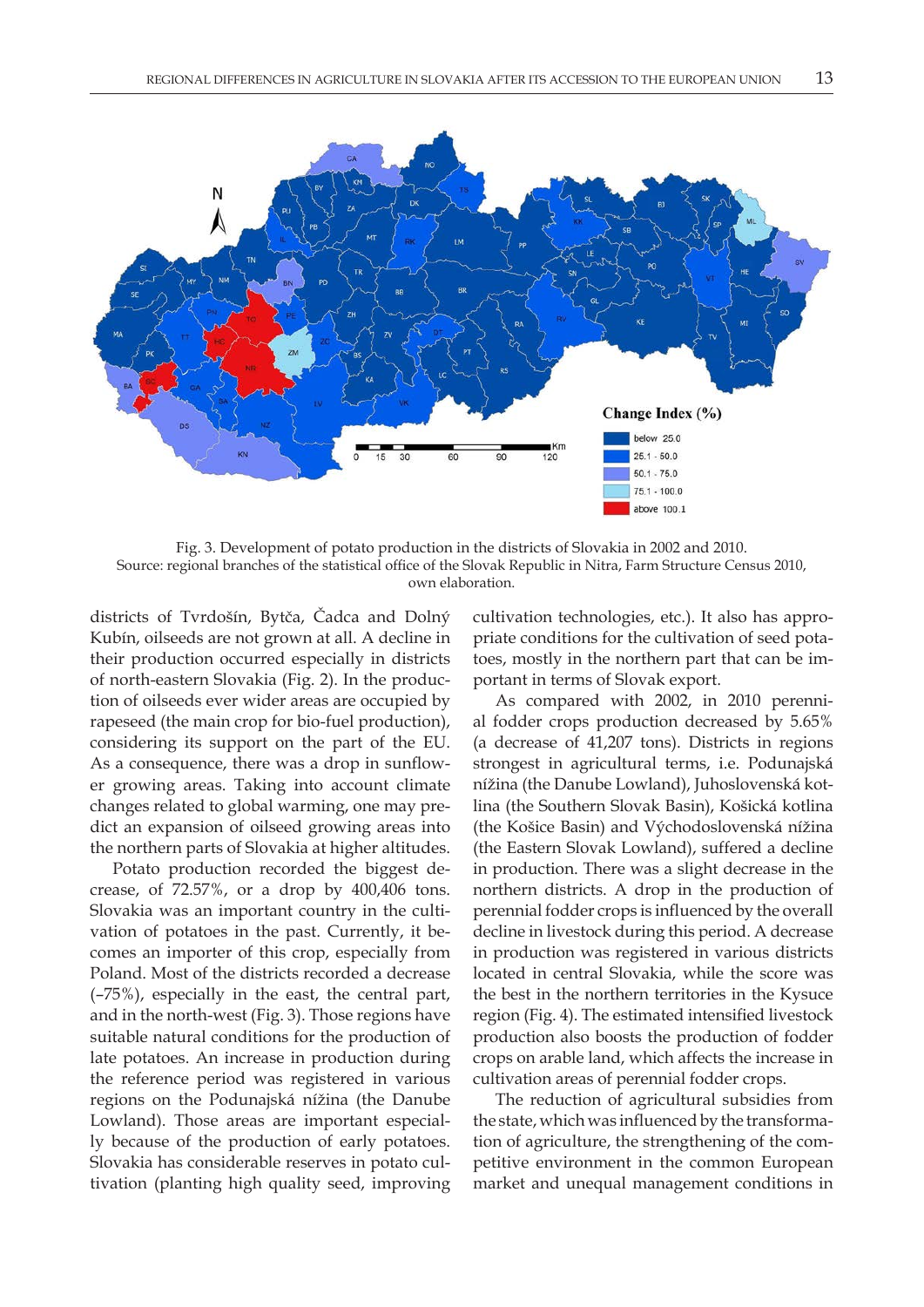

Fig. 4. Development of the production of perennial fodder crops in the districts of Slovakia in 2002 and 2010. Source: regional branches of the statistical office of the Slovak Republic in Nitra, Farm Structure Census 2010, own elaboration.

the old and the new EU member states brought about a reduction in livestock, especially pigs and cattle, causing the loss of Slovakia's self-sufficiency in the production of meat. A slight drop was recorded by several poultry units. The consumption of poultry meat is covered by national production at the level of about 60%. In the case of pork meat this situation is worse, as Slovakia imports more than 50% that it needs for consumption. Taking into account the low consumption of beef meat (4 kg per capita), it is possible to export this type of meat despite its low production. A decrease in the number of livestock units may be evaluated by an indicator showing the number of livestock units per 100 ha of agricultural land. In 2002 its value was 26.80 units per 100 ha of agricultural land, while in 2010 it reached just 24.30 units. The number of cattle units in 2010, as compared with 2002, decreased by 23.15%, which represents a decline of 140,710 units. This downsizing also influenced the volume of production of nuclear feeds and roughage. In terms of the change index, almost the whole of Slovakia recorded a decrease in the number of cattle units (Fig. 5). The growth in cattle units was recorded just locally in some districts located in the west and north-east. After Slovakia's accession to the EU, the number of cattle units gradually

stabilised, which was positively influenced by the EU subsidy policy supporting the breeding of cattle without market milk production to maintain the landscape, especially in foothill and mountainous areas. In the parts of Podunajská nížina (the Danube Lowland), Juhoslovenská kotlina (the Southern Slovak Basin), Košická kotlina (the Košice Basin) and Východoslovenská nížina (the Eastern Slovak Lowland) changes were registered in the number of cattle units just in the period of the transformation in the early 1990s. Those are regions that have the most favourable conditions for crop production. Therefore, livestock production is less significant there, and is dominated by the breeding of pigs and poultry. On the other hand, crop production in those regions provides a sufficient fodder crop base for breeding – growing fodder crops on arable land.

The number of pig units recorded the largest decrease of all livestock species (–55.77%). By 2010, the number of pigs decreased by 845,620 units. This significant drop is also shown by the indicator of the intensity of livestock production, the number of pigs per 100 ha of arable land. In 2002 there were 112.30 units, while eight years later this number fell to 50.70. The downward trend in the number of pigs concerned almost all districts of Slovakia (Fig. 6). The most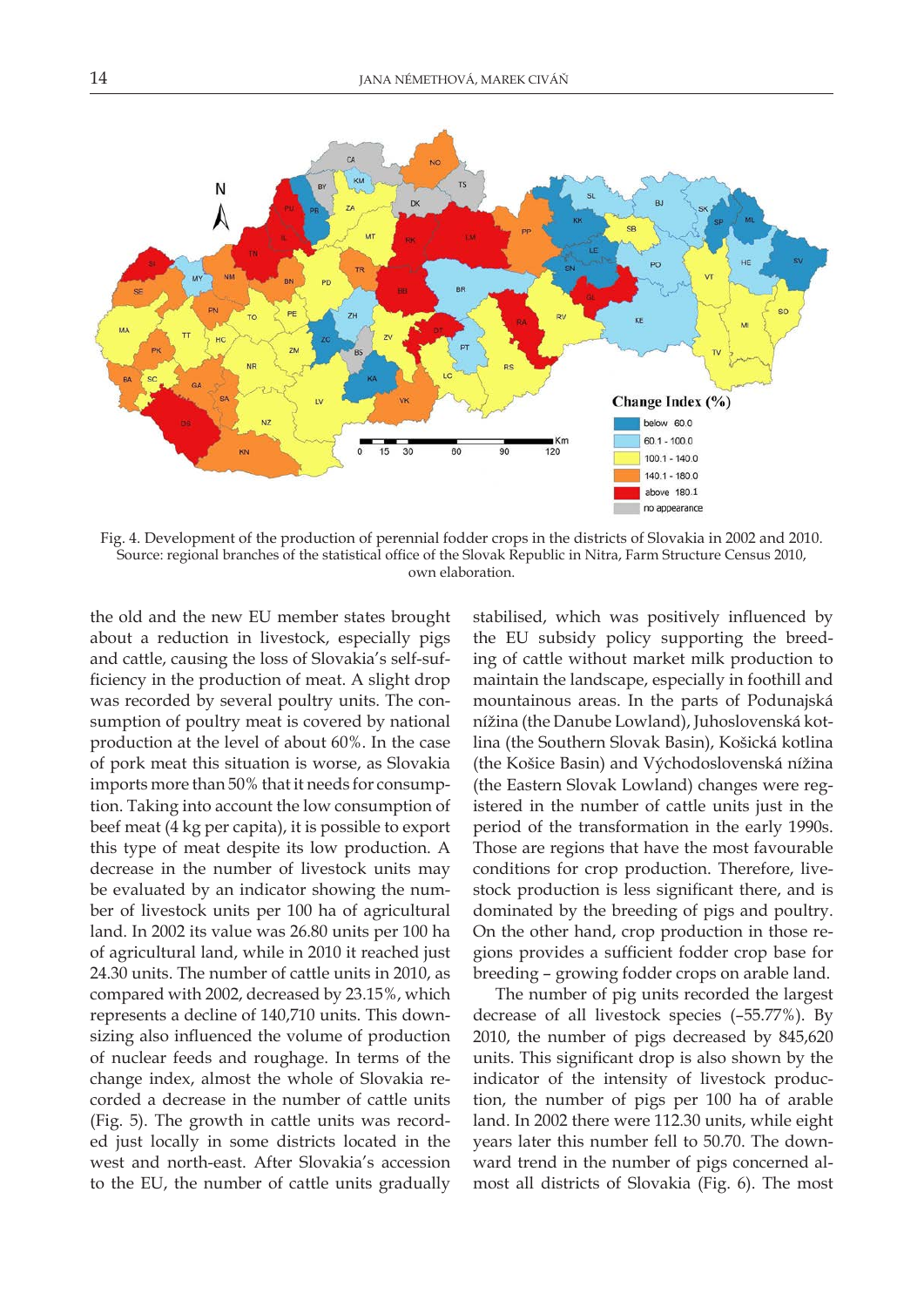

Fig. 5. Development of the number of cattle in the districts of Slovakia in 2002 and 2010. Source: regional branches of the statistical office of the Slovak Republic in Nitra, Farm Structure Census 2010, own elaboration.

significant decrease was recorded in the central and north-eastern districts. Those are regions where the breeding of pigs is not typical. A more moderate decline is characteristic of regions in south-western, southern and south-eastern

Slovakia. Here the breeding of pigs is the most popular.

The number of poultry units decreased by 6.93%, or 957,488 units. In 2002 there were 1,008.60 units per 100 ha of arable land, while in



Fig. 6. Development of the number of pigs in the districts of Slovakia in 2002 and 2010. Source: regional branches of the statistical office of the Slovak Republic in Nitra, Farm Structure Census 2010, own elaboration.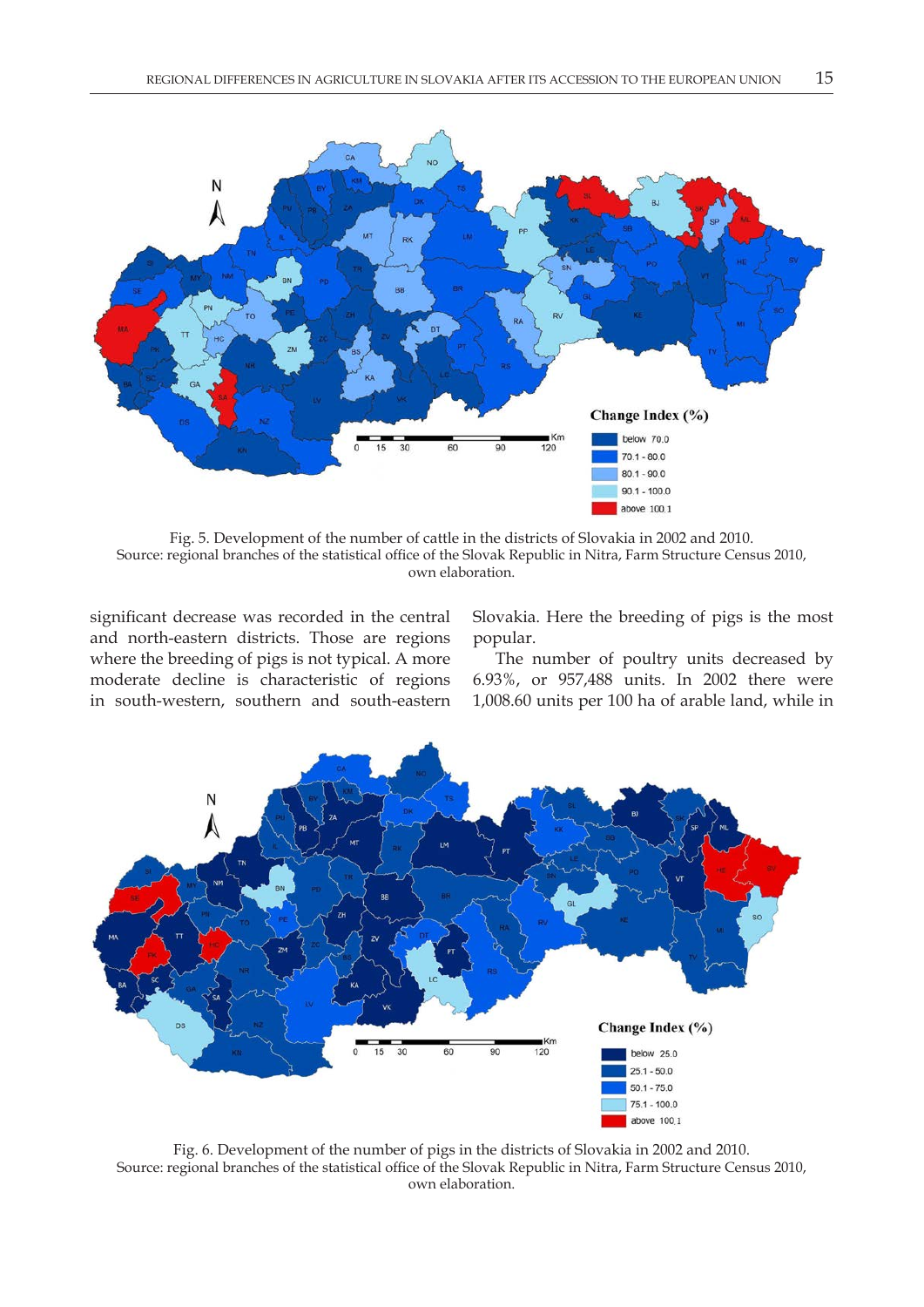

Fig. 7. Development of the number of poultry in the districts of Slovakia in 2002 and 2010. Source: regional branches of the statistical office of the Slovak Republic in Nitra, Farm Structure Census 2010, own elaboration.

2010 this figure dropped to 959.20. Poultry meat production is weakened mainly by the policy of retail chains that prefer foreign meat suppliers over national ones that offer meat at a substantially lower price than domestic producers. A

decrease of more than 50% was typical especially of districts in central Slovakia. In general, this decline occurred mainly in regions where poultry farming is less widespread (Fig. 7).



Fig. 8. Development of the number of sheep in the districts of Slovakia in 2002 and 2010. Source: regional branches of the statistical office of the Slovak Republic in Nitra, Farm Structure Census 2010, own elaboration.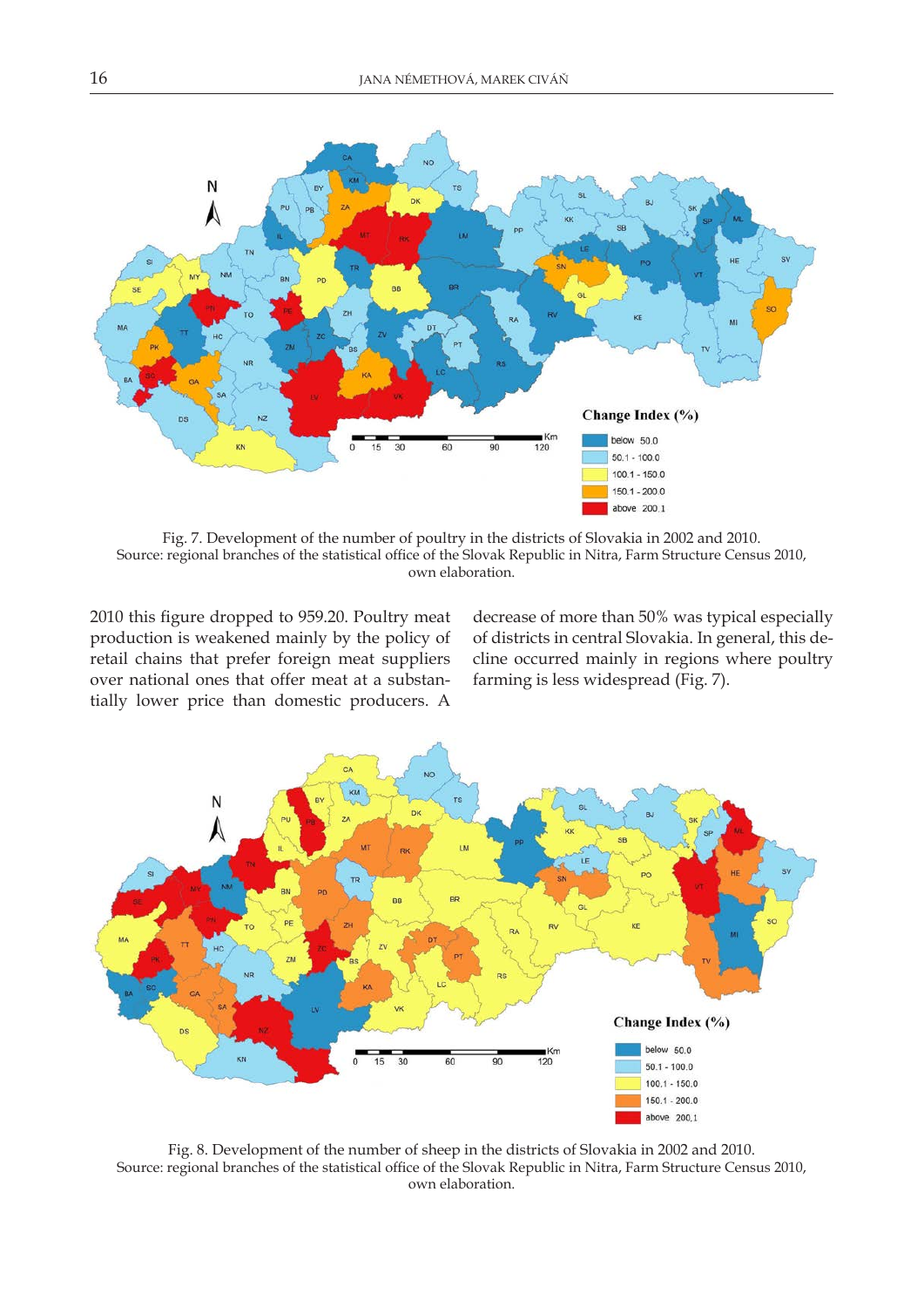In the other species of livestock, only the number of sheep increased by 24.73%, or 78,147 units. This growth can be evaluated in terms of the intensity of livestock production represented by the number of units per 100 ha of agricultural land. This indicator reached 14.00 units in 2002, but eight years later it showed 20.50 units. The increase in the number of sheep units occurred in most of the districts of Slovakia (Fig. 8). This was due to the gradual reclamation of permanent grassland as well as the promotion of livestock breeding on permanent grassland by the EU. This growth was registered mostly in districts located in western and central Slovakia, which are areas where sheep breeding is the most widespread.

In the rural areas of Slovakia and other EU member states, agriculture is a primary economic activity. The survival and maintenance of the rural population also depends on agriculture. In all EU countries, farmers keep the countryside alive and preserve their rural way of life (Common Agricultural Policy 2012). Therefore, the CAP tries to provide financial support for farmers. Many workers in agriculture, however, also engage in other activities, e.g. food processing, providing accommodation for tourists, etc. This diversification of the rural economy is also

promoted by the EU through rural development. The EU seeks to prevent the depopulation of the countryside despite the fact that there are fewer job opportunities there and higher unemployment. There is still a large number of people with low human capital working in agriculture (individuals with lower qualifications, older manual workers with poor chances on the labour market, etc.) who have a low salary, too. It is highly likely that in the future there will be a reduction in the share of those low-skilled workers considering the dynamics of innovation and technological progress in agriculture. Furthermore, their working positions will be taken by younger and better-qualified workers with a higher level of human capital (Buchta 2010). Many young people consider agriculture as unattractive and therefore the number of farmers is on a decrease. In order to help young farmers in their business, they receive through the CAP some financial support for the acquisition of land, machines and further necessary equipment. The CAP also provides grants for training courses – for new as well as experienced farmers – focusing on the latest technological procedures and methods (Common Agricultural Policy 2012). One of the most popular indicators in evaluating the



Fig. 9. Development of the number of employees in agriculture in the districts of Slovakia in the years of 2002 and 2010.

Source: regional branches of the statistical office of the Slovak Republic in Nitra, Farm Structure Census 2010, own elaboration.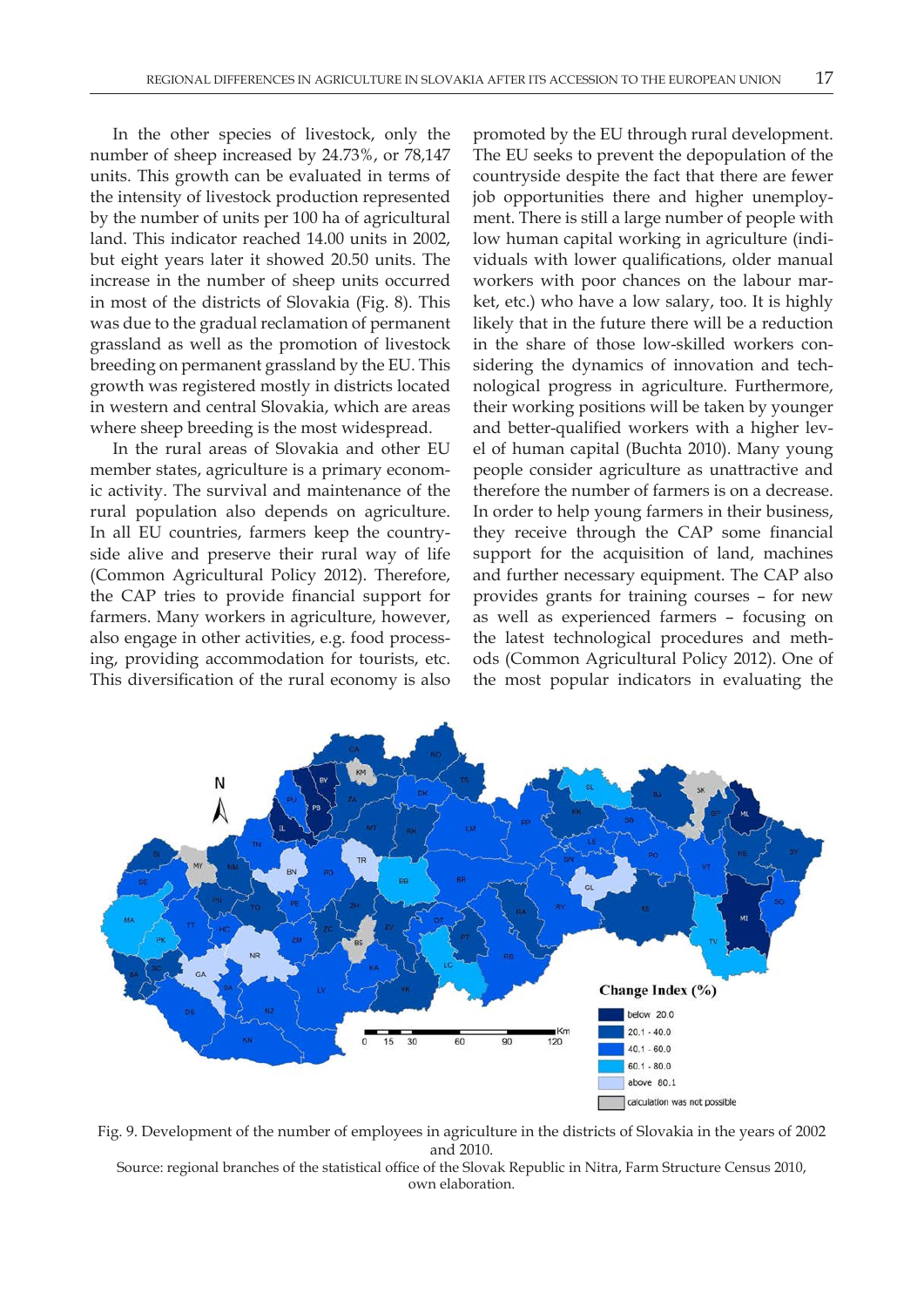drop in agricultural employment is the share of farm workers in total employment. This indicator reached 5.99% in 2002 and dropped to 5.23% in 2004, while in 2010 it reached a mere 3.01%, currently being under 3%. The accession to the EU has not stopped this downward tendency in agricultural employment which began with the social and economic transition in the 1990s. A decrease at that time was primarily due to existential problems of agricultural workers as well as problems connected with ensuring the operation of agricultural production after the changes in the national agricultural policy. Production costs increased due to the growth of input prices (fuel, fertilisers, seeds and forage), while incomes from agricultural production declined (Falťanová 2008).

In Slovakia there were 82,383 workers employed in agriculture, fishery, and forestry in 2002. By 2010, their number fell to 38,006 representing a decrease of 53.87%. This reduction in the labour force in agriculture still continues. The reduced number of employees has also a positive impact, e.g. on growth in labour productivity as well as on a more effective use of significantly lower subsidies going to farming. In accordance with the obtained values of the change index, there is a decline in the labour force in agriculture in all districts of Slovakia (Fig. 9). The most significant drop (over 80%) was registered in districts located in the northern regions. The decline was the lowest (under 20%) in districts located in areas most intensively used agriculturally, on the Podunajská nížina (Danube Lowland) and Východoslovenská nížina (the Eastern Slovak Lowland). The change index was not possible to calculate because of the unavailability of data for the districts of Myjava, Banská Štiavnica, Svidník, and Kysucké Nové Mesto.

#### **Discussion**

Agriculture has two main roles – to produce food as well as to handle and cultivate the landscape. Therefore farmers use subsidies and support from the CAP for the transition to agricultural methods that are environmentally friendly, such as a reduction of chemical fertilisers and pesticides applied to crops, a reduction of the density of livestock units (number of units per 1

ha of land), the maintenance of permanent grassland in the country, keeping the aesthetic value of the countryside, etc. According to Blacksell (2010), agriculture has still a strong influence on the shaping of the country. The path of further development of agriculture is therefore a key factor for the future of the European environment. Roosel and Sepp (2010) assess agricultural land in Estonia through the adoption of agricultural and environmental policies of the EU. They focus on the effect of agriculture on the environment. While economic conditions keep improving, the negative impact on the environment is increasing. It is necessary to use environmentally friendly agricultural schemes according to the environmental needs in different types of landscape. The main aim of the agro-environmental programme is to direct agriculture to more sustainable techniques in order to avoid damage of semi-natural and natural habitats and landscape elements on farms as well as to preserve landscape biodiversity. The EU tries to maintain agriculture also in less-favoured regions, such as mountainous areas, other territories with unfavourable conditions, and those endangered by the loss of population that is essential for landscape maintenance in disadvantaged regions. In the CAP, contributions for less-favoured areas are a specific form of support in order to avoid depopulation of the countryside in marginal, peripheral and outlying European areas. Following Doucha et al. (2012), it is assumed that the depopulation can be prevented by sustainable agriculture and a vital economy which can create job opportunities in such regions. Only effective and competitive agriculture supports the viability of the rural economy and is an important element of rural activities. The goal of the Europe 2020 Strategy is especially the support of the competitiveness of Slovak agriculture, sustainable management of natural resources, and the economic development of rural areas in Slovakia (Némethová et al. 2014).

Agriculture is strongly influenced by external soil and climate conditions, and will be one of the branches that will soon be affected by climate changes related to global warming. An elongation of the vegetation period, changes in physiological conditions of crop cultivation, phenological changes as well as those in overwintering conditions, changes in soil features, etc., underline the necessity of a gradual adaptation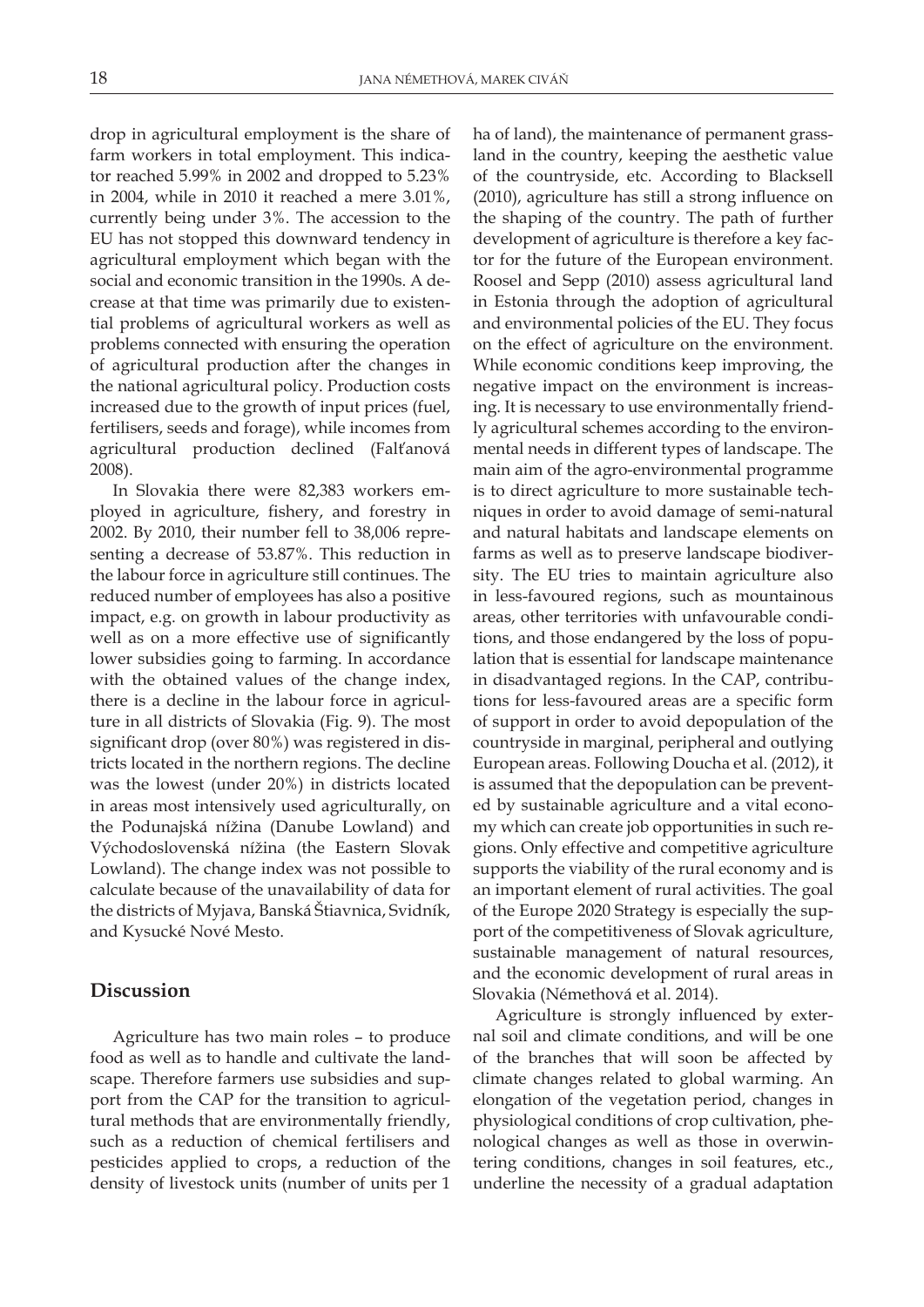and restructuring of agricultural production in Slovakia. There will also be other important tasks, such as the protection of livestock against high temperatures and the implementation of systems of livestock breeding which make it possible to reduce the impact of extreme climatic parameters (warmth and drought) on the production, health of animals, their reproduction, and the effect of breeding on air quality (*Prognóza* ... 2008). The climate change and the growing pressure on natural resources (especially the use of land and its change to other purposes) force farmers to produce more food from a smaller amount of natural sources. Therefore, of essential importance is support for research and innovations that bring an increase in productivity and total revenues in agriculture.

The structure and specialisation of crop production comes from the principles of sustainable development and ensuring a proper level of competitiveness in this globalised economy. Crop production will take consumers' requirements into greater consideration, hence it is estimated that there will be an increase in the number of products marked "bio", "local" and "fair trade". In sum, it will enforce further development of integrated and ecological management. The proportion of crops produced for non-food and industrial purposes will be on the increase. There will be a stabilisation of factors related to the use of non-productive effects of crop production (*Prognóza* ... 2008). A positive development in the structure of sown crops is a decrease in the proportion of cereals, especially a reduction in their area registered in the upland regions. The development of bioenergetics and advancing climate changes can cause their share in farmland to rise. Similarly, the cultivation of oilseeds will be on the increase for this purpose. The cultivation of perennial fodder crops has gradually stabilised in the sowing structure. Their cultivation is usually contingent on cattle breeding, which records a drop on the one hand, but cattle units are expected to stabilise on the other hand. The negative element is a decline in potato-growing areas. The majority of crops (besides perennial fodder crops cultivated at higher altitudes) are cultivated in warm lowland areas characterised by a lower amount of precipitation. Climate changes causing gradual warming will make it possible to cultivate some crops (mostly cereals)

also in the northern parts of Slovakia where higher precipitation totals are typical. In the less-favoured agricultural areas non-productive functions, extensive management, the use of land for non-food purposes as well as agritourism are still preferred.

In cattle breeding an increase is expected, especially in the number of cows without market milk production. These changes will follow from turning arable land into permanent grassland and its subsequent extensive use for cattle breeding. Slovakia has a significant potential in pig breeding, with the goal of attaining complete self-sufficiency in pork production, even to the extent of exporting it abroad. The currently increased interest of consumers in poultry may support greater production of poultry for slaughter. Sheep meat arouses minimal interest on the Slovak market and its majority (especially lamb) is exported to advanced EU countries. With the support and subsidies for permanent grasslands, it is estimated that sheep breeding will be given a further boost. Together with cattle breeding, it is of irreplaceable importance in the sustainable development of the countryside in mountainous and foothill areas, and therefore its support is necessary.

The overall demographic tendency in Slovakia (a decline in the population, a rise in the average age, a decrease in productive population) will strengthen the current downward trend in agricultural employment and the rapid worsening of the age structure of workers in agriculture. The present tendency clearly shows the ageing of the farming population as well as Slovakia's getting closer to the developed EU countries in terms of employment in agriculture. The number of agricultural workers will decrease steadily, while services and business activities as well as food processing and other non-agricultural activities will develop. Supporting young farmers and ensuring continuity from one generation to another is a real challenge for rural development in all EU countries (*Common Agricultural Policy* ... 2012).

#### **Conclusions**

As for the production of the studied crops, we recorded significant differences in the particular regions of Slovakia in terms of the LAU I level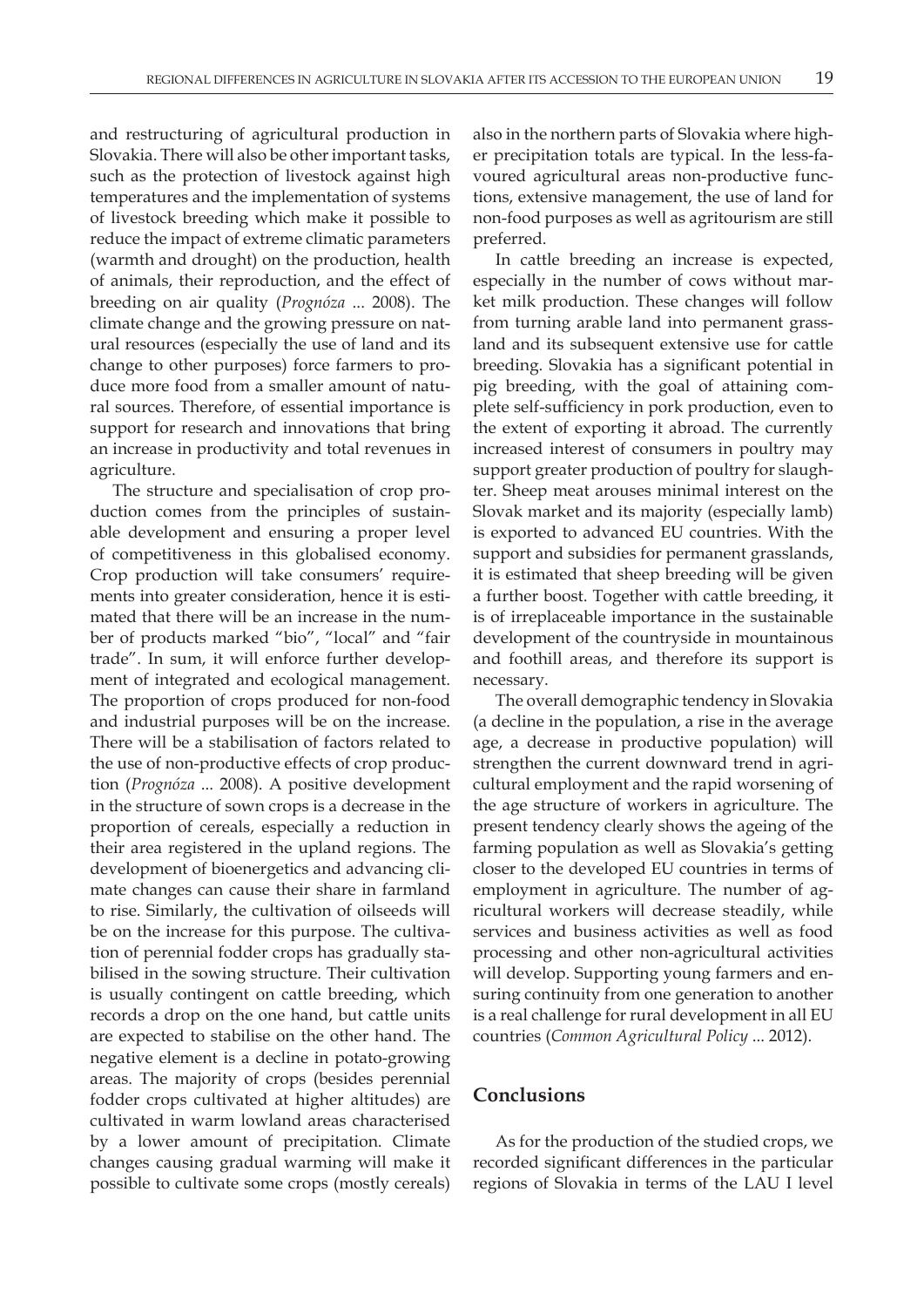(districts). Cereals are grown in all its districts since it belongs to the countries with the tradition of their cultivation. There was a decline in their production by about 20% between 2002 and 2010. A more significant decrease occurred in eastern Slovakia, while western Slovakia with its granaries is characterised by a significantly slower decline, and in some districts there was even an increase in production. Oilseeds have become a very popular crop group with great market demand (due to their wider use for nonfood purposes) and therefore their production increased by about 27%. This increase took place mostly in western, southern and eastern districts, while they represent stable regions regarding oilseeds cultivation. Potato production recorded the sharpest decrease of all crops, by more than 70%. It is a crop that suits the natural conditions of Slovakia, which has a tradition of its cultivation. It is a great pity that this crop slowly disappears from our fields. Slovakia is therefore dependent on the import of potatoes from abroad. There was a slight increase in production in the south-western regions, which are characterised mainly by the production of early potatoes. In other Slovak regions, we recorded a drop in production. The decline in the production of perennial fodder crops by 5.65% was related to the overall decline in livestock numbers. A more significant decrease in the production of those crops appeared in south-western and south-eastern Slovakia. As in crop production, significant regional differences were also recorded in the number of livestock units. The breeding of pigs recorded the sharpest decrease of all livestock species (–55.77%), followed by cattle  $(-23.15\%)$  and poultry  $(-6.93\%).$ More significant reductions in the number of pig units occurred in northern and central Slovakia – regions with their lower numbers and where their breeding is not typical. The number of cattle heads fell mainly in southern and south-western Slovakia, characterised by their lower overall numbers and breeding mostly focused on milk production. The number of poultry decreased in the central and eastern or north-eastern regions, characterised by less favourable conditions for breeding of this kind of livestock. In turn, the number of sheep units increased in almost all Slovak districts between 2002 and 2010, reflecting a national increase by 24.73%. The overall decline in crop and livestock production is related

to an annual decline in workforce in agriculture. Compared with 2002, in 2010 there was a decrease in agricultural workers by more than 50%, this decline being even more significant in the north and east of Slovakia. The most agriculturally oriented regions located in the west and south recorded a more moderate decline in agricultural employment. In the next period, the reduction in the number of people working in farming will continue. The decline will mostly concern older and low-skilled workers, and will be linked to the progressive introduction of innovations into this economic sector.

## **References**

- Bičík I. et al., 2010. *Vývoj využití ploch v Česku*. Česká geografická společnosť, Praha.
- Blacksell M., 2010. Agriculture and landscape in 21st century Europe: The post-communist transition. *European Countryside* 2(1): 13–24.
- Buday Š. et al., 2012. *Porovnanie dopadov SPP na vývoj poľnohospodárskej výroby a objem zahraničného obchodu.* Výskumný ústav ekonomiky poľnohospodárstva a potravinárstva, Bratislava.
- Buchenrieder G., Möllers J. (eds), 2009. *Structural change in Europe's rural regions. Farm livelihoods between subsistence orientation, modernisation and non-farm diversification.* Studies on the Agricultural and Food Sector in Central and Eastern Europe, Vol. 49, IAMO, Halle. Online: http:// ageconsearch.umn.edu/ bitstream/ 53334 /2/ IAMO%20studies%20series\_vol49.pdf (accessed 18 October 2014).
- Buchta S., 2010. Vývojové trendy v oblasti ekonomiky práce v poľnohospodárstve SR. *Ekonomika poľnohospodárstva* 10(3): 3–10.
- Common Agricultural Policy: A partnership between Europe and farmers, 2012. Online: http://ec.europa.eu/ agriculture/cap-overview/2012\_en.pdf (accessed 11 February 2015).
- Csaki C. et al. (eds), 2010. S*tructural change in agriculture and rural livelihoods*: *Policy recommendations.* Detailed Report, Chapter 4, Project "SCARLED" SSPE-CT-2006-044201. Online: http:// www.scarled.eu/ uploads/ media/ SCARLED\_D10\_2\_final\_2013 \_01.pdf (accessed 22 January 2015).
- Doucha T., Štolbová M., Lekešová M., 2012. Assessment of support for farms in the Czech less favoured areas with special regards to cattle breeding. *European Countryside*  4(3): 179–191.
- Falťanová N., 2008. *Očakávané vplyvy agrárnej politiky EÚ na vývoj poľnohospodárskej výroby SR*. Prognostický ústav SAV, Bratislava.
- *Farm Structure Census 2010 complete results*, 2012. Statistical Office of the Slovak Republic.
- Holúbek I., Baco P., Buday Š., 2013. *Vplyv transformácie poľnohospodárstva na diverzitu a ochranu krajiny*. Univerzita Konštantína Filozofa v Nitre, Nitra.